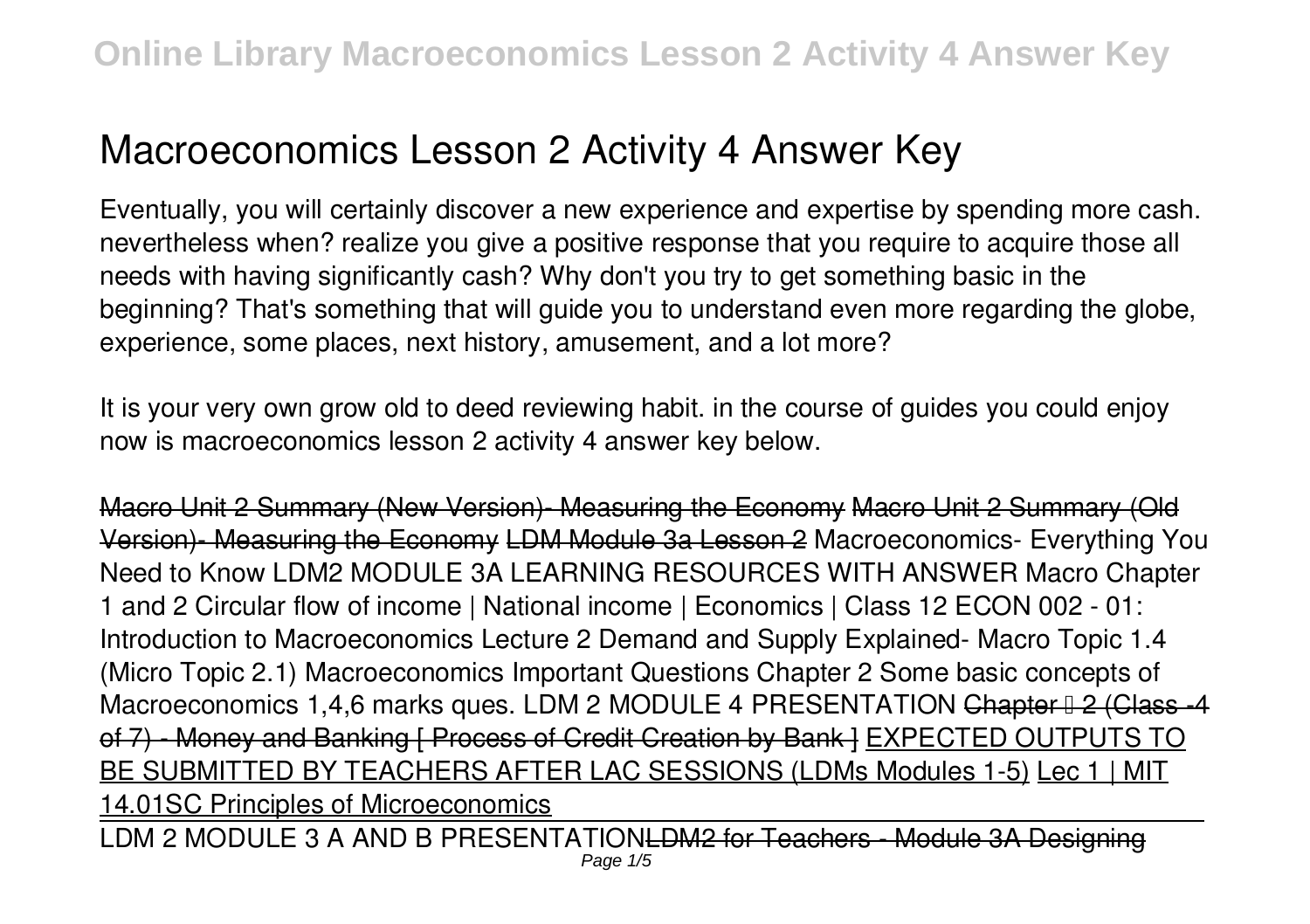Instruction in the Different LDM **LDM2 for Teachers-MODULE 4 #module4 #ldm2 #ldm2forteachers LDM2 MODULE 3B: LESSON 1 Learning Resource Maps** *HOW TO CREATE WEEKLY HOME LEARNING PLAN AND INDIVIDUAL LEARNING MONITORING PLAN? [TUTORIAL]* ANSWERS IN MODULE 3A.1 of LDM2 Course for Teachers | For Reference | New Normal Education | 2020 *Microeconomics- Everything You Need to Know* **Top 10 AP Macroeconomics Exam Concepts To Know MODULE 3A LDM2 FOR TEACHERS (Lesson 1-Activity 4) #targetedintervention#ldm2** ANSWERS IN MODULE 3A.2 of LDM2 Course for Teachers | For Reference | New Normal Education | 2020 Principles of Macroeconomics: Lecture 2 - Introduction to Economics *Collection of Data | Statistics | Chapter - 2 | Class 11* **Economic Systems and Macroeconomics: Crash Course Economics #3** Principles of Macroeconomics: Lecture 32 - Money and Banking 2 Justice: What's The Right Thing To Do? Episode 01 \"THE MORAL SIDE OF MURDER\" III Basic accounting terms | **Class 11 | Accounts | Chapter 2 | Part 2 | video 2** Macroeconomics Lesson 2 Activity 4 Use Figure 4.1 to help you. Always start at curve B, and move only one curve at a time. One headline implies that the demand for beef does not change. Demand If Demand Curve Shifts New Headline Shift? (Y / N) Shifts, Inc / Dec Left / Right Curve 1. Price of Beef to Rise in June 2. Millions of Immigrants Swell U.S. Population 3. Pork Prices Drop 4.

#### UNIT 1 Macroeconomics LESSON 2 ACTIVITY 4

Use Figure 4.1 to help you. Always start at curve B , and move only one curve at a time. One headline implies that the demand for beef does not change. Demand If Demand Curve Shifts New Headline Shift? (Y / N) Shifts, Inc / Dec Left / Right Curve 1. Price of Beef to Rise in June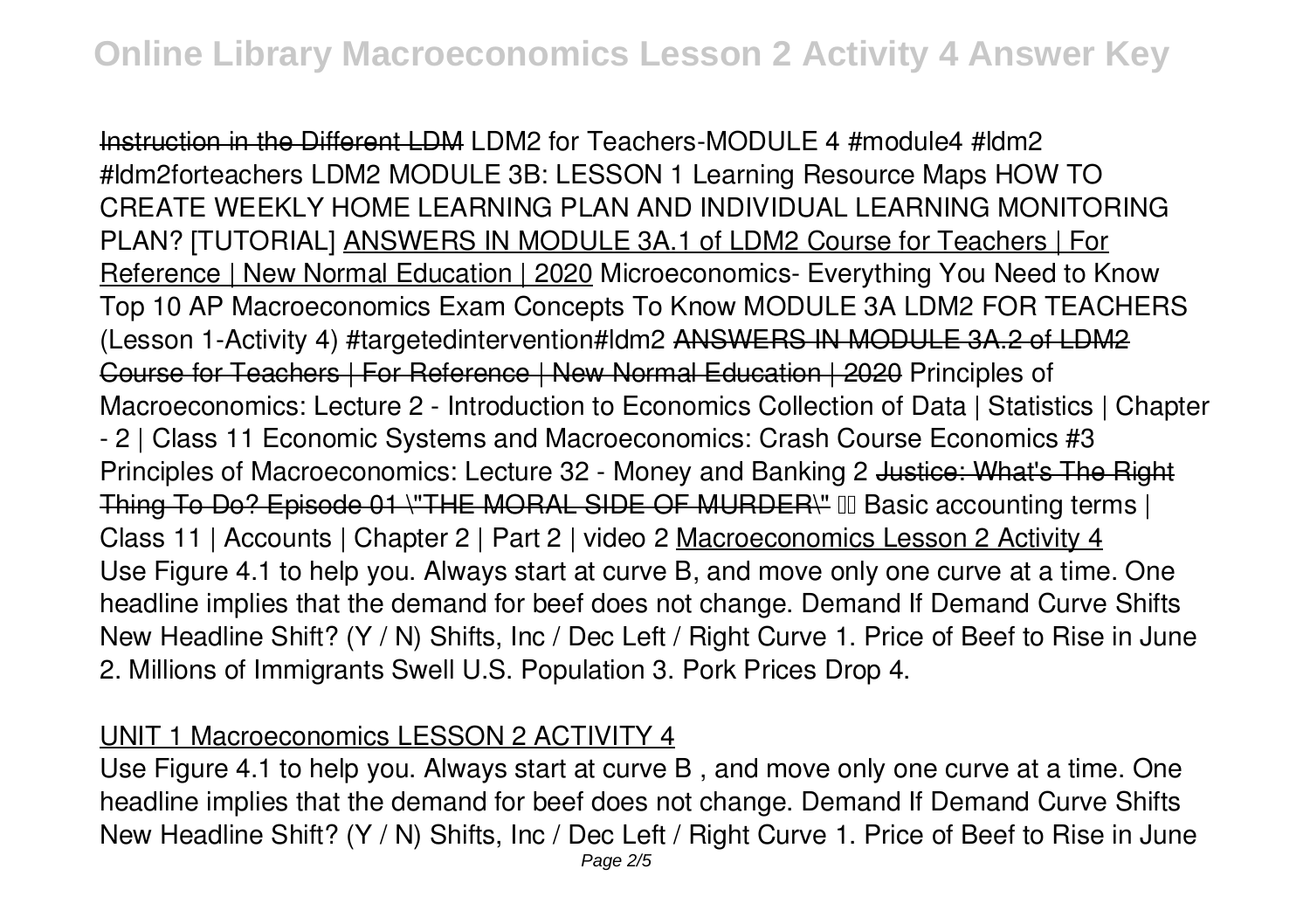# 2. Millions of Immigrants Swell U.S. Population 3. Pork Prices Drop 4.

# UNIT 1 Macroeconomics LESSON 2 ACTIVITY 4

20 Advanced Placement Economics Macroeconomics: Student Activities © National Council on Economic Education, New York, N.Y. 1 Macroeconomics LESSON 2 ACTIVITY 4 (continued) UNIT Part B Categorize each change in demand in Part A according to the reason why demand changed. A given demand curve assumes that consumer expectations, consumer tastes and preferences, the number of consumers in the market, the income of consumers, and the prices of substitutes and complements are unchanged.

# Activity 4 Macro.pdf - UNIT 1 Macroeconomics LESSON 2 ...

1960 117 66 4 70 5.7% 60% 1970 137 79 4 83 4.8% 61% 1980 168 99 8 107 7.5% 64% 1990 188 117 7 124 5.6% 66% 2000 209 135 6 141 4.3% 67% 1. In which year was the economy very close to full employment as indicated in the Humphrey-Hawkins Act? 2000. The unemployment rate was the lowest in that year. 2.

#### UNIT 2 Macroeconomics Answer Key

12 Macroeconomic; SOLUTIONS ACTIVITY 2-4 Price Indices and Real versus Nominal Values Real versus Nominal Values Prices in an economy do not stay the same. Over time the price level changes (i.e., there is inflation or deflation). A change in the price level changes the value of economic measures denominated in dollars.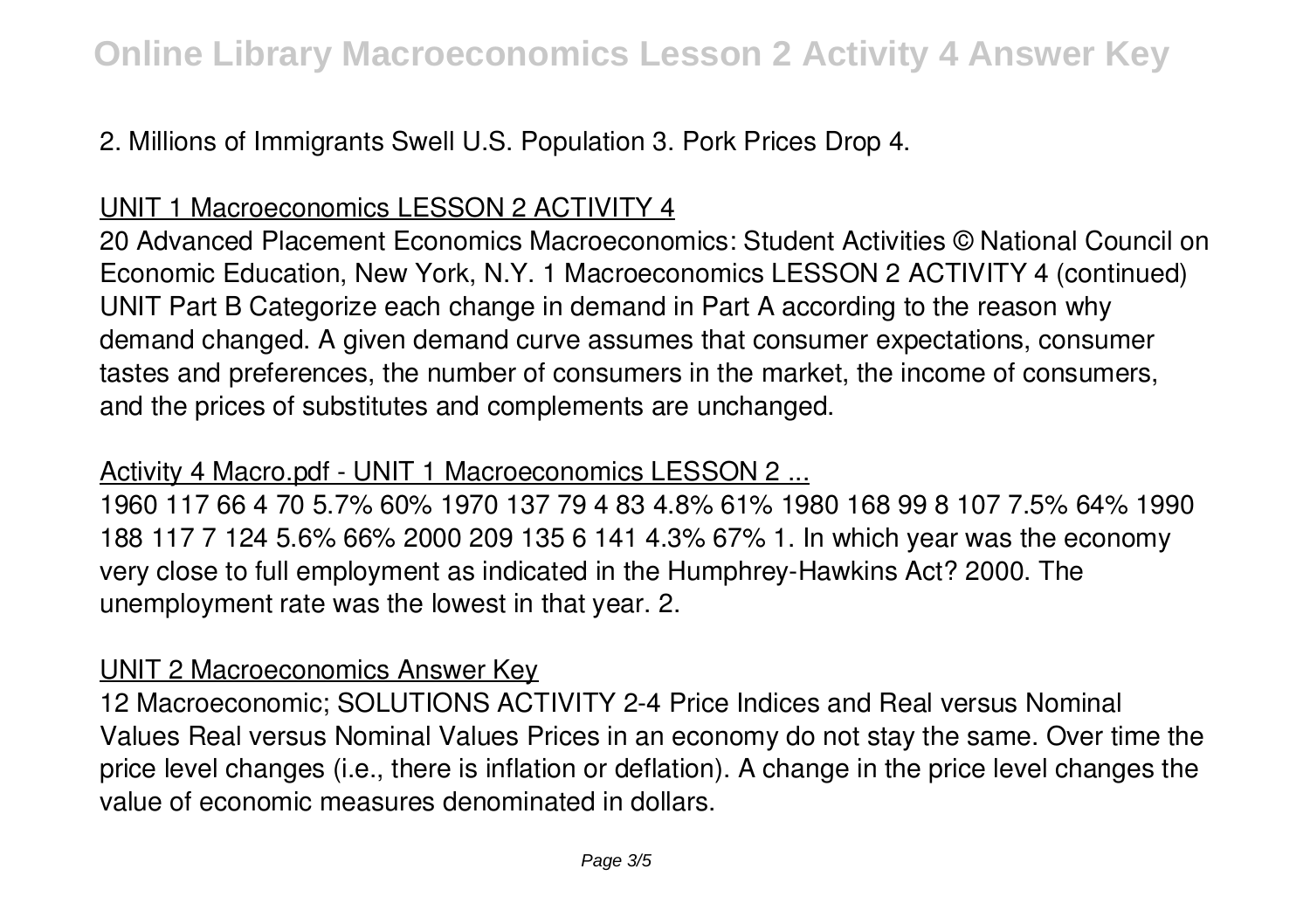# Ms. McRoy-Mendell

This lesson defines macroeconomics, presents the important macroeconomic questions and explains the different sectors of a macroeconomic model of the economy. The circular flow model shows the household sector, the business sector and the gov- ernment sector with the basic interactions among the sectors.

# UNIT 2 Macroeconomics SAMPLE PLAN

4 Macroeconomics LESSON 6 ACTIVITY 42 Answer Key UNIT Figure 42 Unit 4 macroeconomics activity 4 3 answer key. 3 Expansionary Monetary Policy P R I C E L E V E L REAL GDP SRAS1 LRAS Key Ideas 3 Activity 1 Scarcity, Opportunity Cost and Production Possibilities Curves 5 Activity 2 Opportunity Cost and Comparative Advantage 9. . Unit 4 macroeconomics activity 4 3 answer key.

# Unit 4 Macroeconomics Activity 4 3 Answer Key

(A) Review the studentsl answers to Activity 2. (B) Lecture on demand using Visuals 1.5 and 1.6. (C) Begin Activity 3 in class; have the students complete Activity 3 for homework. Day 4 (A) Review Activity 3. (B) Use Visual 1.6 to emphasize determinants of shifts in the demand curve. (C) Have the students complete Activity 4 in class. Day 5 (A) Review the students answers to Activity 4.

# UNIT 1 Macroeconomics SAMPLE PLAN

Macroeconomics Lesson 2 Activity 3 Demand Curves, Movements Along Demand Curves and Page  $4/5$